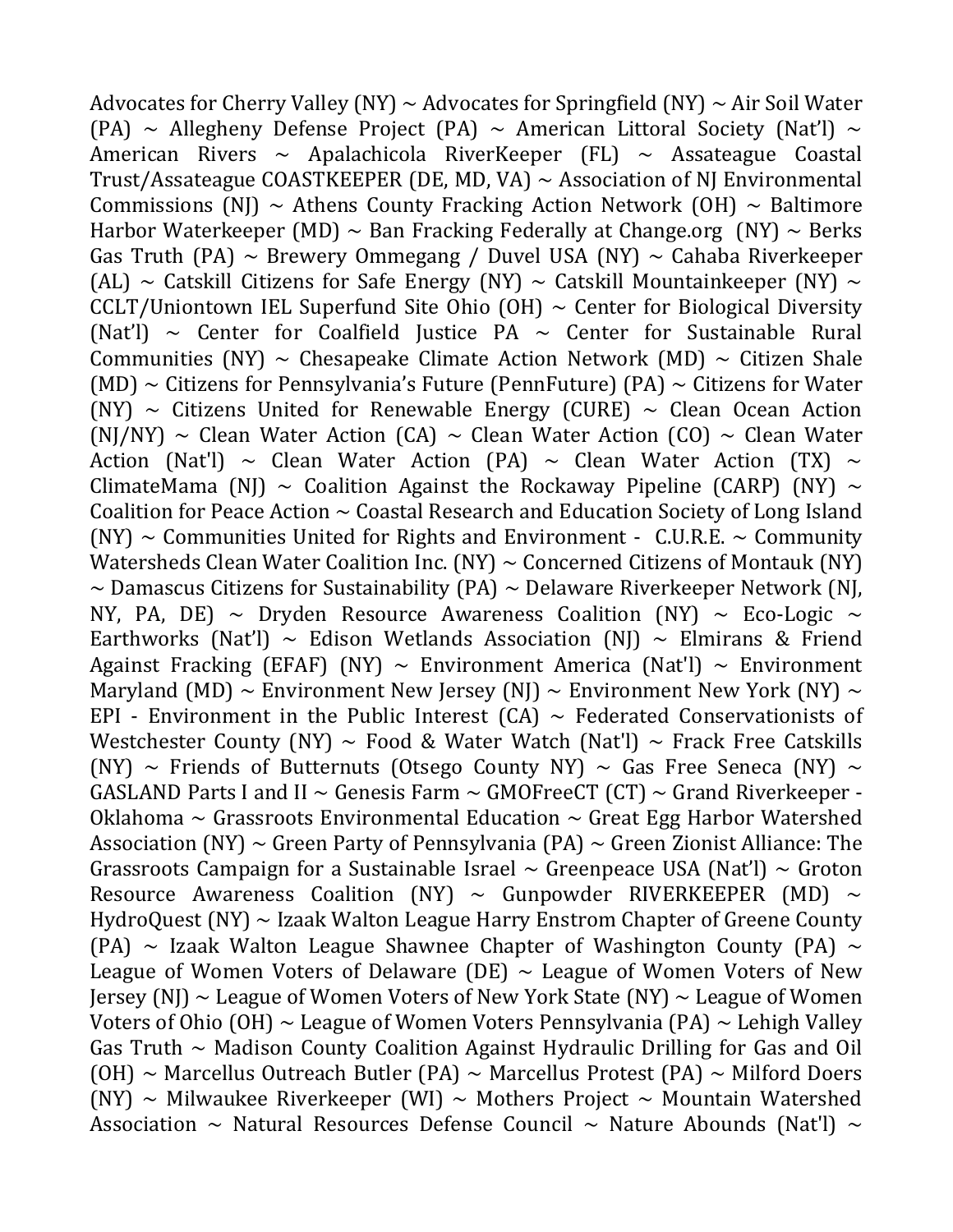Network for Oil and Gas Accountability and Protection  $(OH) \sim$  Neuse Riverkeeper Foundation (NC)  $\sim$  New Jersey Chapter of the Sierra Club  $\sim$  New Jersey Environmental Federation  $\sim$  New Jersey Environmental Lobby  $\sim$  New York City Friends of Clearwater  $\sim$  NJ Highlands Coalition (NJ)  $\sim$  Northjersey Pipeline Walkers (NJ)  $\sim$  NY/NJ Baykeeper  $\sim$  NYH20 (NY)  $\sim$  Occupy the Pipeline  $\sim$  Ohio Environmental Council  $\sim$  Ohio River Foundation  $\sim$  Otsego 2000, Inc.  $\sim$  Pamlico – Tar River Foundation (NC)  $\sim$  Paradise Gardens and Farm  $\sim$  Partnership for Sustainability in Delaware  $\sim$  Pascack Sustainability Group  $\sim$  Patuxent Riverkeeper (MD)  $\sim$  Pennsylvania Alliance for Clean Water and Air  $\sim$  Pennsylvanian State Division of Izaak Walton League of America (PA)  $\sim$  People's Oil & Gas Collaborative - Ohio  $\sim$  Pipeline Safety Coalition  $\sim$  Pipeline Safety Coalition  $\sim$  Potomac Riverkeeper, Inc. (D.C.) ~ Protecting Our Waters (PA) ~ Quench NJ (Questioning Unsafe Environmental Choices) (NJ)  $\sim$  Raritan Headwaters Association (NJ)  $\sim$ Raritan RIVERKEEPER  $\sim$  Residents of Crumhorn (NY)  $\sim$  Riverkeeper, Inc.  $\sim$ Riverkeeper, Inc.  $\sim$  Rivers Alliance of Connecticut  $\sim$  ROUSE (Residents Opposing Unsafe Shale-Gas Extraction)  $\sim$  Sane Energy Project (NY)  $\sim$  Sassafras River Association (MD)  $\sim$  Save The River (NY/Toronto)  $\sim$  Severn Riverkeeper  $\sim$  Shale Just Coalition  $\sim$  Shale Justice Coalition (PA)  $\sim$  Shenandoah Riverkeeper  $\sim$  Sierra Club (Nat'l)  $\sim$  Sierra Club-Connecticut Chapter  $\sim$  South Hills Activists Against Dangerous Drilling (PA)  $\sim$  Stewards of the Lower Susquehanna, Inc. (PA)  $\sim$  STP -Stop the [Constitution] Pipeline (NY)  $\sim$  Surfrider Foundation (Nat'l)  $\sim$  The Franciscan Response to Fracking (North Jersey Chapter)(NJ)  $\sim$  The Watershed Partnership, Inc. (CT)  $\sim$  Thomas Merton Center  $\sim$  Three Parks Independent Democrats  $\sim$  United for Action (NY)  $\sim$  Upper Missouri Waterkeeper, Inc.  $\sim$  Upper Unadilla Valley Association  $\sim$  Village of Cooperstown New York  $\sim$  Wabash Riverkeeper, Inc. ~ WATERSPIRIT ~ West Virginia Highlands Conservancy ~ Westchester for Change (NY)  $\sim$  Westmoreland Marcellus Citizens' Group  $\sim$  Yadkin Riverkeeper, Inc. (NC)  $\sim$  Youghiogheny Riverkeeper

December 6, 2013

Docket Management Facility (M-30) U.S. Department of Transportation, West Building Ground Floor Room W12-140 1200 New Jersey Avenue SE. Washington, D.C. 20590-0001

### **Re: Docket Number USCG -2013-0915**

We, the undersigned organizations, oppose the Coast Guard's proposed policy letter to permit shale gas extraction wastewater to be carried on the Nation's rivers. We submit this letter because our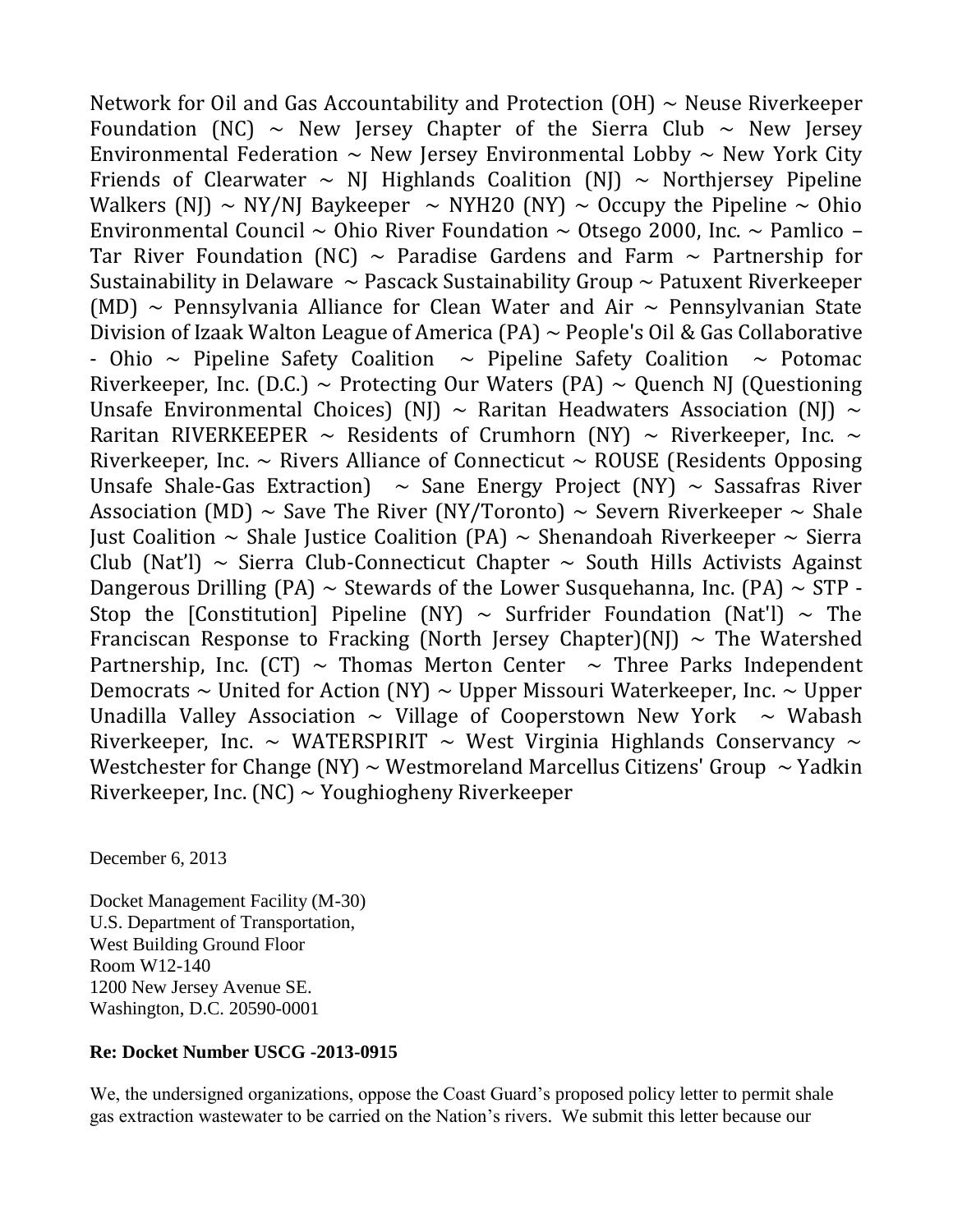organizations and members have deep interest in the protection of our rivers from pollution and consider the proposal to allow transport of this wastewater to be unacceptable.

## Toxicity

Shale gas extraction wastewater ("frack" wastewater) is highly toxic and contains chemical contaminants that pose significant risks to human health and the environment.<sup>1</sup> Wastewater constituents, with contamination levels that vary widely depending on well specifics, $2$  include chlorides, bromides, and sulfides of calcium, magnesium, and sodium, barium, manganese, iron, and strontium, oil, grease, and dissolved organics -- BTEX -- and naturally occurring radioactive materials.<sup>3</sup> Some of the many contaminants found in samples include benzene, mercury, arsenic, barium, 2-Butanone/Methyl ethyl ketone, naphthalene, acrylonitrile, and methanol.<sup>4</sup> Some of these are known carcinogens, and many have other harmful health effects. Bromides in source water, for example, can form brominated disinfection by-products (DBP's) in treated water supplies, which can cause cancer.<sup>5</sup> A recent study found elevated levels of chloride, bromide, strontium, radium, and barium in frack wastewater and dangerously high levels of radium-226 in stream sediments downstream of a wastewater treatment facility in western Pennsylvania that processed frack wastewater.<sup>6</sup> Radioactive concentrations in the Marcellus Shale formation are at concentrations 20 to 25 times background, making shale gas wastewater from this formation extremely radioactive.<sup>7</sup> Radium-226, a decay product of the Uranium-238 decay chain, is taken up like calcium into bone<sup>8</sup> where it concentrates. Radium-226 can cause lymphoma, bone cancer, and diseases that affect the formation of blood, such as leukemia and aplastic anemia. The radioactive decay product of radium is radon, which is very dangerous and is the second leading cause of lung cancer in the United States.<sup>9</sup>

Produced water from Marcellus Shale can have salt and mineral levels 20 times higher than coalbed methane wells, for instance.<sup>10</sup> High salt levels (represented as Total Dissolved Solids or TDS), typical

6 **Impacts of Shale Gas Wastewater Disposal on Water Quality in Western Pennsylvania**

<sup>&</sup>lt;sup>1</sup> U.S. Dept. of Energy, Argonne National Laboratory, "A White Paper Describing Produced Water from Production of Crude Oil, Natural Gas, and Coal Bed Methane", January 2004.

<sup>2</sup> US General Accountability Office, *Information on the Quantity, Quality, and Management of Water Produced During Oil and Gas Production*, GAO-12-56, January 2012.

<sup>&</sup>lt;sup>3</sup> U.S. Dept. of Energy, Argonne National Laboratory, "A White Paper Describing Produced Water from Production of Crude Oil, Natural Gas, and Coal Bed Methane", January 2004.

<sup>4</sup> New York State Department of Environmental Conservation, *Revised Draft Supplemental Generic Environmental Impact Statement on the Oil, Gas, and Solution Mining Regulatory Program, Well Permit Issuance for Horizontal Drilling and High-Volume Hydraulic Fracturing to Develop the Marcellus Shale and other Low-Permeability Gas Reservoirs*, September 2011, Table 5.9

<sup>&</sup>lt;sup>5</sup> PADEP "Permitting Strategy for High Total Dissolved Solids (TDS) Wastewater Discharges", April 11, 2009.

Nathaniel R. Warner, Cidney A. Christie, Robert B. Jackson, and Avner Vengosh, Division of Earth and Ocean Sciences, Nicholas School of the Environment, Duke University, Durham, NC, *Environ. Sci. Technol.*, 2013, 47 (20), pp 11849– 11857<http://pubs.acs.org/doi/abs/10.1021/es402165b>

<sup>7</sup> Marvin Resnikoff, Ph.D., Radioactive Waste Management Associates, "Comments on Marcellus Shale Development", October 2011.

<sup>&</sup>lt;sup>8</sup> <http://www.epa.gov/radiation/radionuclides/radium.html#inbody>

 $9 \overline{\text{Ibid.}}$ 

<sup>&</sup>lt;sup>10</sup> US General Accountability Office, *Information on the Quantity, Quality, and Management of Water Produced During Oil and Gas Production*, GAO-12-56, January 2012.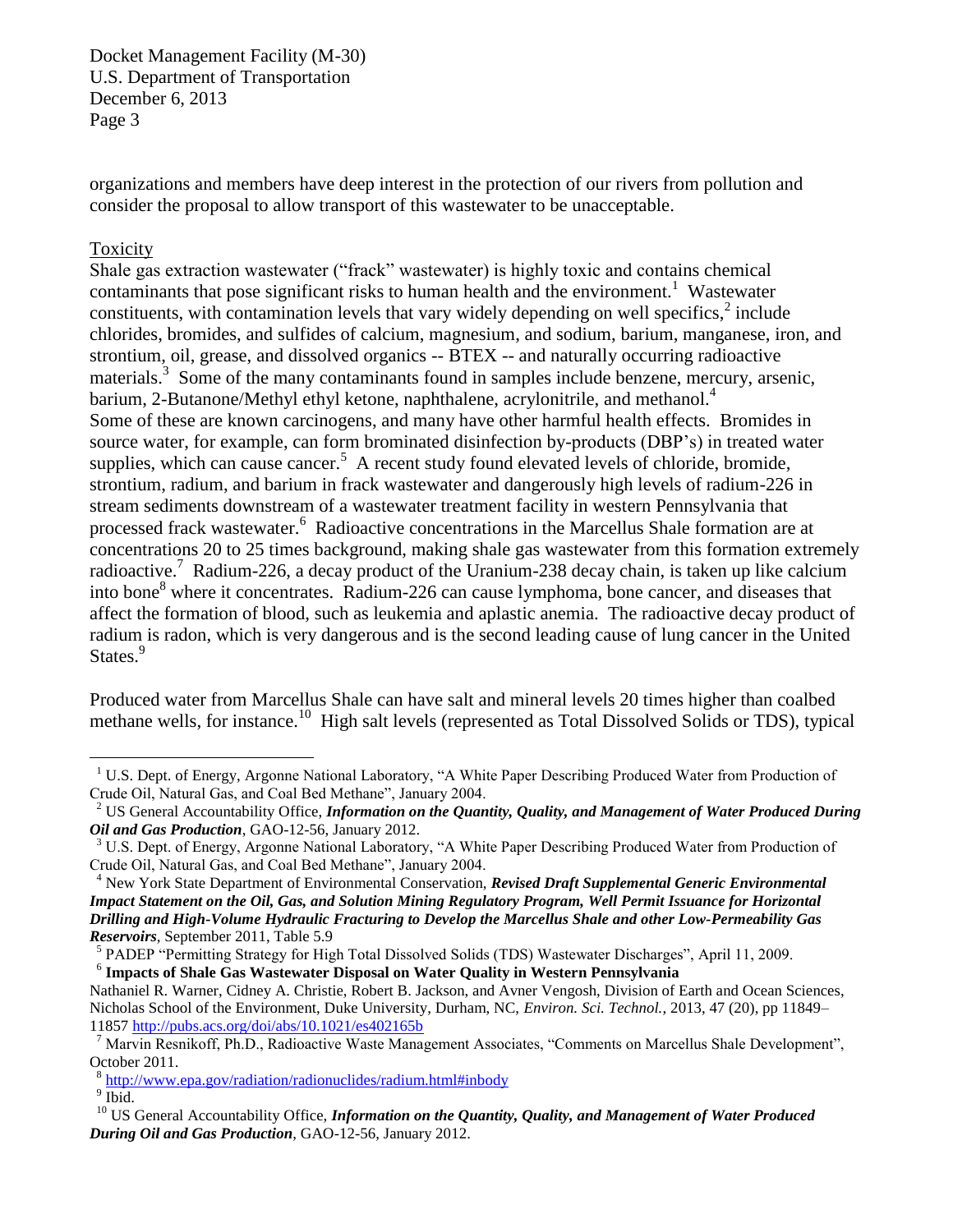of Marcellus Shale gas wastewater, are toxic to the natural environment and can carry significant adverse impacts, including impairment and death of aquatic life.

# The Coast Guard recognizes the dangers associated with transporting frack wastewater in the document addressing this docket **"Proposed Policy Letter: Carriage of Conditionally Permitted Shale Gas Extraction Waste Water in Bulk" issued 10.30.2013**.

At 7.c. the Coast Guard explains that frack wastewater cannot be treated like other "listed cargo" "because the specific chemical composition of the Shale Gas Extraction Waste Water varies from one consignment load to another and may contain one or more hazardous materials as defined in 46 CFR 153.2, including radioactive isotopes such as radium-226 and radium-228, (Ra-226, Ra-228), which are known to be elevated in the Marcellus shale".<sup>11</sup> It is stated that variables include chemicals in the drilling fluids used to extract gas, the geologic properties of the specific well site, the age of the well, and the fact that a load can represent a mixture of wastewater from different wells.

Due to the hazardous components of the frack wastewater, including the radioactive properties, and the uncertainty as to the make-up of individual loads, the Coast Guard proposes a chemical analysis of each consignment load by the barge owner according to specifications outlined in **Enclosure (1).** This condition provides "bells and whistles" that the Coast Guard proposes are essential for management and emergency response. However, this provision is poorly worded because it could be read to be voluntary when in fact it is mandatory.

Further, if a chemical analysis is conducted it is done by the barge owner (not an independent agency) and the results are not automatically filed with the Coast Guard, only kept by the barge owner (and only for two years). While it is stated that this data is subject to the Freedom of Information Act, it is further stated **at 8.c.** that "the identity of proprietary chemicals may be withheld from public release pursuant to the FOIA and applicable Coast Guard policy".

The inherent complexity, hazardous components, and radioactive properties of the wastewater results in highly dangerous materials being handled on these barges on our waterways. The unpredictability of the make-up of the wastewater and the constituents that are kept secret from the public, further compound the management difficulties. Catastrophic damages from spills and accidents and pollution and degradation that cumulatively occur over time through the routine operation of the carriage of frack wastewater by barge on our waterways can be expected to occur under this proposed policy letter.

# Volume

The production of wastewater by shale gas extraction increased by 570% between 2004 and 2010, overwhelming current wastewater disposal capacity, and increased development of the 19 shale deposits currently identified in the U.S. is expected.<sup>12</sup> Some claim that much of this wastewater is

 $\overline{a}$ <sup>11</sup> pubs.usgs.gov/sir/2011/5135/pdf/sir2011-5135.pdf

<sup>&</sup>lt;sup>12</sup> Lutz, Lewis and Doyle, "Generation, transport, and disposal of wastewater associated with Marcellus Shale gas development", American Geophysical Union, Water Resources Research Vol. 49, Issue 2, DOI: 10.1002/wrcr.20096, 2.2013.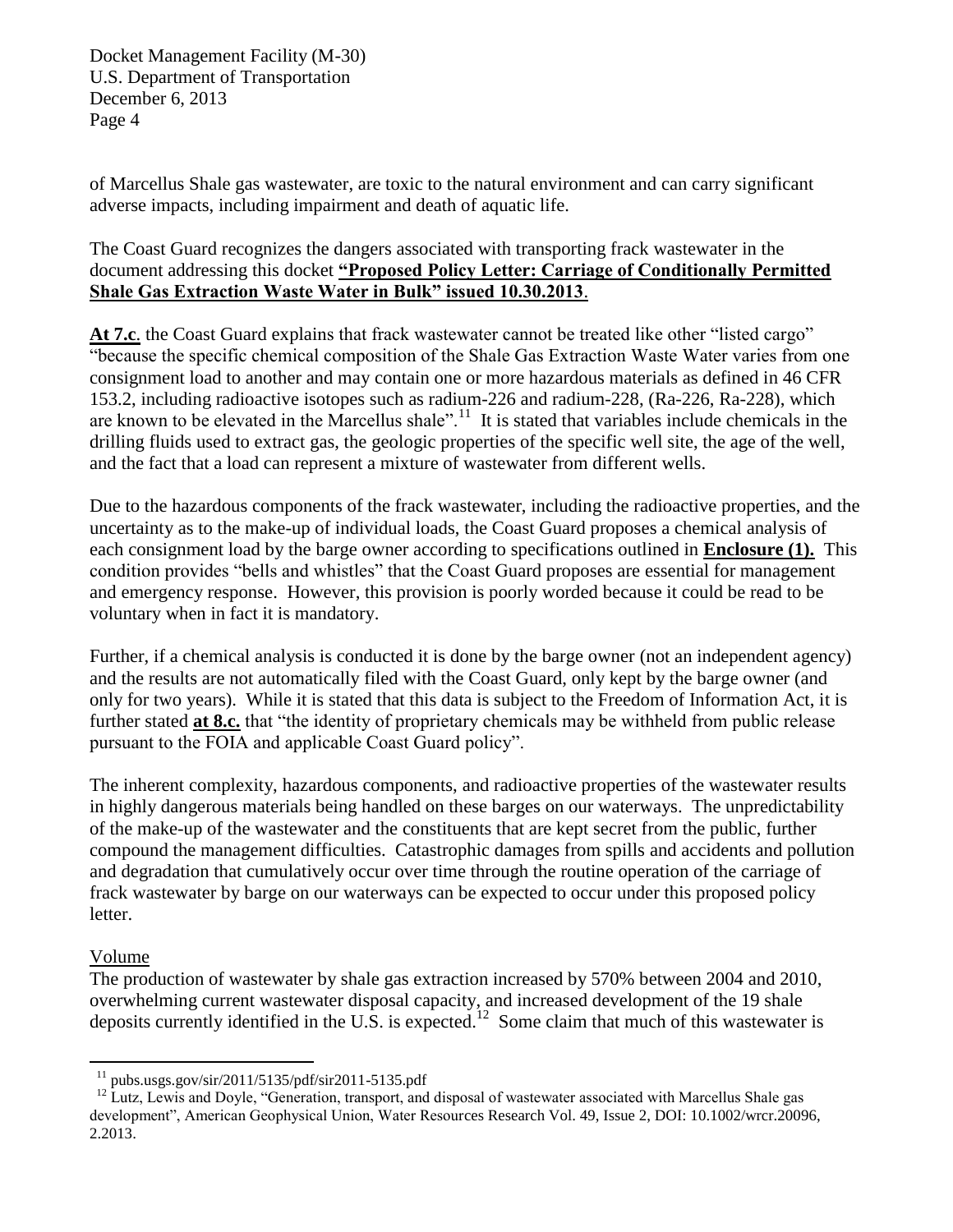being "recycled" or reused for hydraulic fracturing ("fracking") of new wells but Pennsylvania records show that about 32.8% of wastewater is being reused (these figures are self-reported and are not independently verified).<sup>13</sup> It is not possible to recycle all the wastewater since there is always a residue or amount that will be unusable due to high levels of certain constituents that have concentrated or compounds that have been created synergistically in the flowback from drilling and fracking. Further, reuse or recycling is not required by any agency and is strictly left to the operator to decide based on their own interests and economic "bottom line". The less expensive means of getting rid of waste will be the route most used by operators. If carriage by barge to a facility is quicker, less expensive and available, it can be expected to be the method of choice.

Therefore, the utilization of barges for the transport of frack wastewater to facilities or injection wells can proliferate under this proposal because it may be less expensive to the operator (transferring external cost to the public, other entities, other places and future time) even if the Coast Guard does not expect the carriage of wastewater in bulk by barge to be widely used. The policy letter and the system set up to manage these approvals does not contemplate wide usage but should. A much more developed program of regulation would be needed to effectively manage such an activity and it should be set up at inception of the activity, not retrofitted at a later time, after negative impacts have occurred.

Shale gas wells utilize long and deep well bores and fracking employs about 5 million gallons of injected water per well; the result is large volumes of wastewater, about six times more waste than conventional wells. A recent study estimates in 2014 the volume of total wastewater produced will be about 10 times greater than a decade earlier in the Marcellus Shale in Pennsylvania.<sup>14</sup>

In September, the U.S. Department of Energy approved the export of liquefied natural gas (LNG) from Dominion Resources' Cove Point import terminal in Maryland, the fourth such project authorized in the United States. Dominion Resources has a contract for 20 years with companies in Tokyo and New Delhi. Once that project is operational, gas drilling in the nearby Marcellus Shale is expected to escalate in Pennsylvania, Ohio, and West Virginia. The interest for barge shipments of wastewater by GreenHunter on the Ohio River, which runs through shale country, is no coincidence. The Energy Department's August approval to Lake Charles Exports for an LNG export facility in Louisiana and previous approval for the Sabine Pass LNG terminal in that state mean more drilling as well, which is a sure bet for barge transport applications on the Mississippi. There are about 18 other LNG applications pending which could further spur "hot spots" of intense shale gas development.

As shale gas extraction intensifies, the pressure for more ways to move wastewater to more places will build. It could even be expected that plans for new wastewater injection wells and disposal facilities will emerge along the nation's rivers, a secondary impact that is not contemplated by the Coast Guard's cursory policy letter review process. In fact, the Coast Guard policy letter will apply to all navigable waterways in the United States, making the implications of this approval of national importance. We oppose the opening up of our nation's rivers to frack wastewater transport and the

 $^{\rm 13}$  Ibid.

 $14$  Ibid.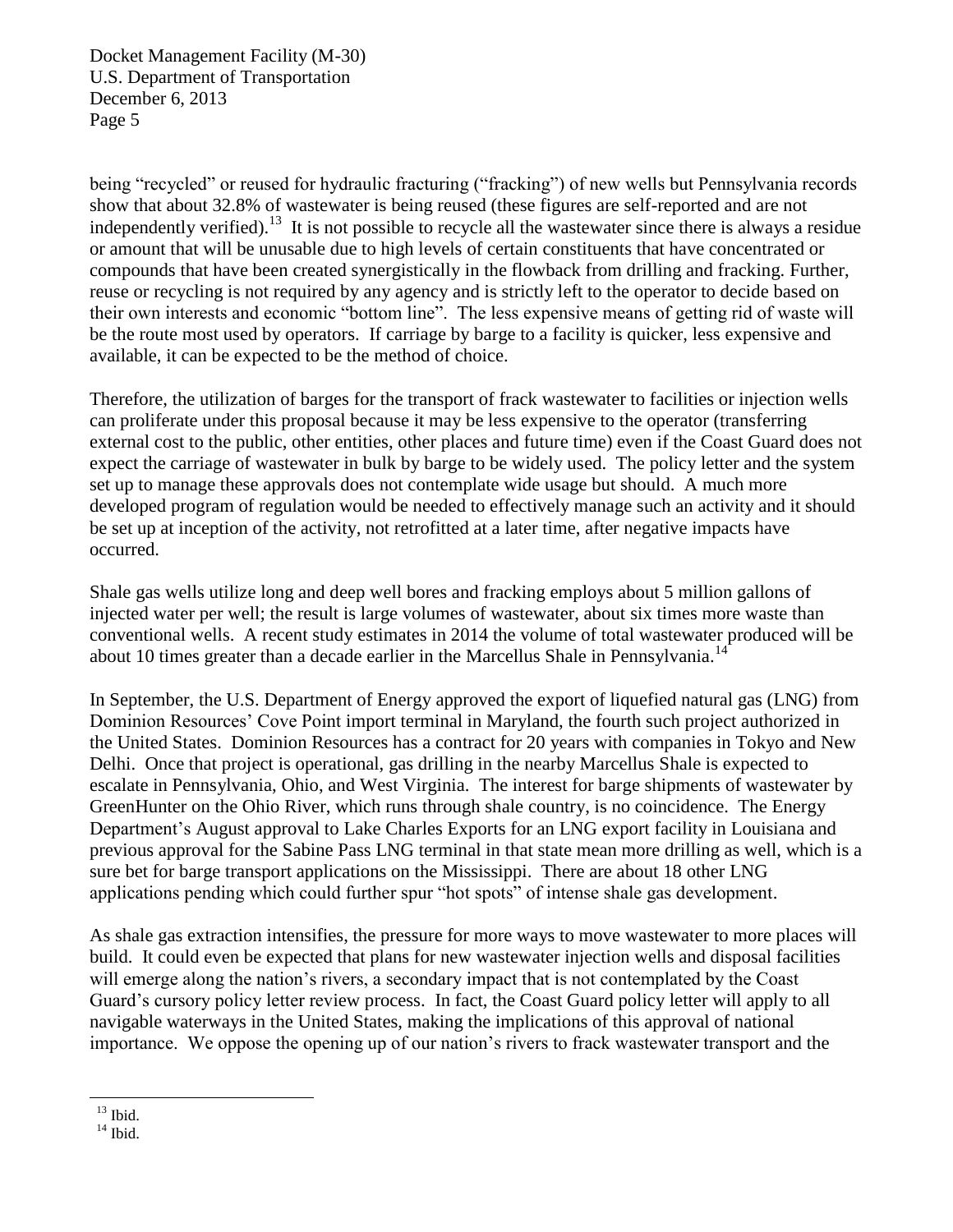jeopardy imposed by this toxic, radioactive mixture on our drinking water and the natural assets of our rivers.

## Risks

The Coast Guard includes a "Disclaimer" **at 6.** that describes the policy letter as "guidance" that supplies "one approved means of determining if Shale Gas Extraction Waste Water (SGEWW) meets the criteria to be Conditionally Permitted…" They further state that the barge owner "may request" written permission for "a specific barge to carry loads" by following the limits set forth in Enclosure (1) **OR** through other means" that meet "a level of safety equivalent to" the criteria in Enclosure (1).

This appears to be a waiver of the specific requirements of the all-important Enclosure (1). The means used to meet criteria in Enclosure 1 that are prescribed in great detail by the Coast Guard can be waived without any further public scrutiny at the discretion of Coast Guard staff if deemed to meet the same level of safety. This seems to relieve the barge owner of the specific means used to meet the requirements for the analysis for hazardous materials including radioisotopes using the Pennsylvania Waste Management Form 26R **at (1) 1.**; the criteria to determine if SGEWW can be carried as conditionally permitted SGEWW **at (1) 2.** including the application of a radioactivity concentration limit through prescribed analytical calculations and the requirement for the survey of a tank previously used for SGEWW for radioactive scale build up prior to carrying a different cargo using the Pipeline and Hazardous Materials Safety Administration's (PHMSA) regulations.

Also waived seems to be the specific safeguards applying safety conditions and procedures to protect personnel **at (1) 3**. Concern regarding personnel being exposed to dangerous levels of radiation from the buildup of radioisotopes inside barge tanks is recognized by the Coast Guard and PHMSA standards are prescribed in this section. But the **Disclaimer at 6.** apparently allows these specific standards to be avoided by an alternative, as yet unknown, method at the discretion of Coast Guard staff without any public review or independent analysis.

We disagree that the Coast Guard can move forward with this proposal as a "policy letter". We consider this proposal to require regulatory action. A rulemaking will more clearly prescribe the rules, how to achieve compliance, a consistent and transparent process to be used to implement the policy, and an effective means to enforce the intent of the proposal. It will better address the risks involved. It will also allow for needed environmental analysis, discussed further below.

A rulemaking will also require a public participation; the Coast Guard has made it clear the policy letter process does not require a public comment period and they state they have provided 30 days at their discretion. The 30 day comment period, however, is too short and since the regulations.gov web portal has been shut down for at least  $5\frac{1}{2}$  days – and many other hours that made the system nonfunctional on other days – the 30 days has been reduced to even fewer days. Also, Thanksgiving and Veterans Day fall within the comment period and both are federal holidays; people are busy with family life and community activities on these days. We request an extension of the public comment period to at least120 days. This time is needed so the public can adequately engage in this complicated proposal and give meaningful input to the Coast Guard.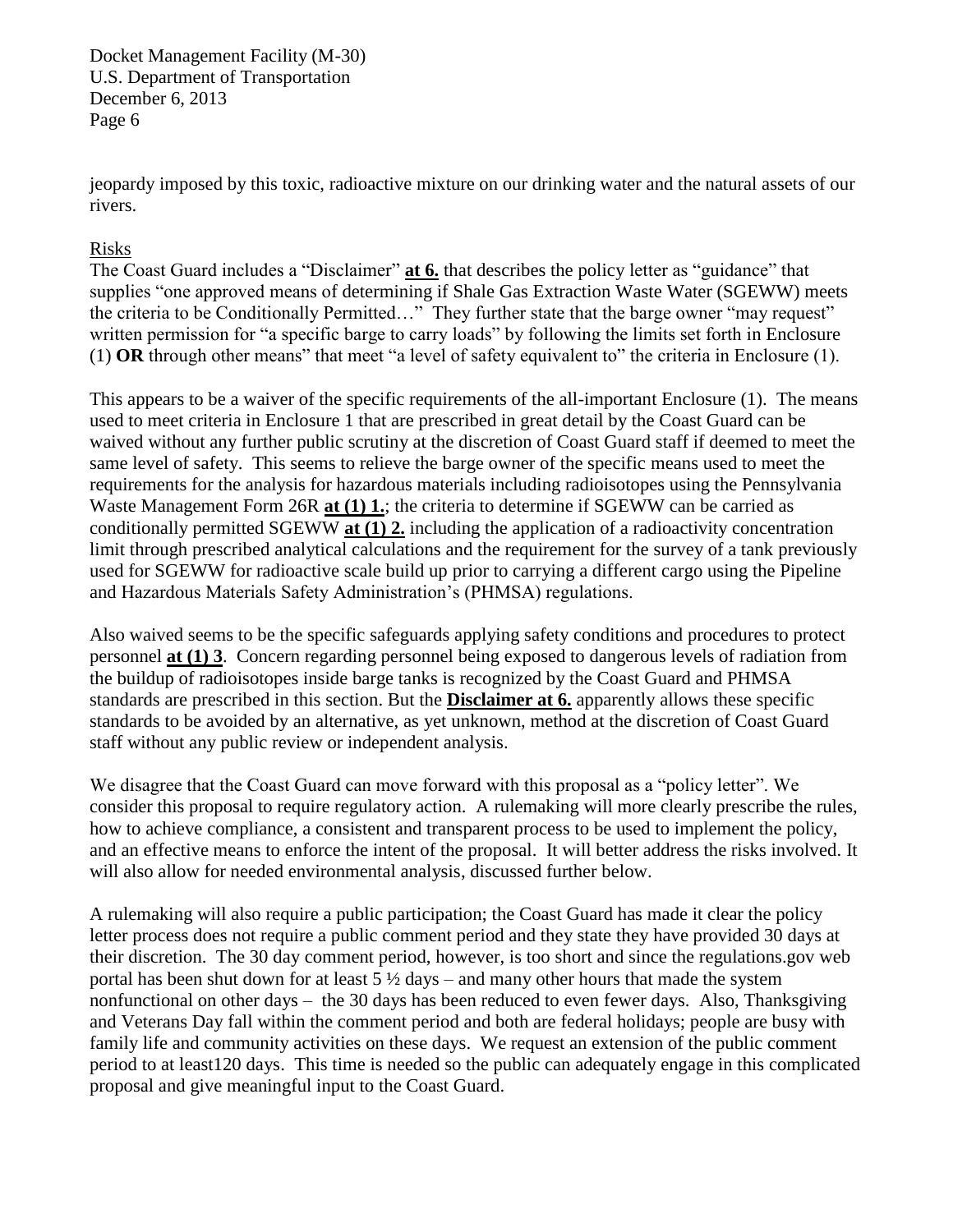We oppose any allowance for alternative methods that are not explicitly defined for meeting the prescribed standards that would be approved by Coast Guard staff. All proposed standards and the methods used to meet those standards should be part of the Coast Guard proposal. Further, we question if the prescribed standards have been vetted thoroughly. For instance, PHSMA regulation 176.715 has not been updated since 1995, and 173.433 not since 1998. We question if these are up to date enough to be applicable.

The Coast Guard, despite the recognized management issues of this complex and toxic waste, seems to grant approval to the barge owner **at 8.a. and b.** and it is not clear if each load on each barge shipment is subject to meeting the prescribed standards or if the Certificate of Inspection will allow for multiple shipments on the barge. Also, since the barge owner is the applicant, any party operating the barge receives the permission to transport, which can lead to lack of adequate oversight if the owner is basically an "absentee". The proposed activity, being handled as a policy letter by the Coast Guard, is already lacking close oversight and prescribed implementation of consistent standards; the removal of the barge owner from the operation can further remove needed supervision for this dangerous cargo, increasing the risk of poor performance that can result in spills, accidents or other means of pollution release.

The risk of release of hazardous materials is also increased by the lack of a mandatory requirement for Surveys as described **at 8.d.** The Coast Guard recognizes, once again, the danger of cross contamination and/or the buildup of contaminants – hazardous materials, including radioactive isotopes – in tanks that may be used for other cargo. To address this problem, the Coast Guard prescribes a survey of tanks and equipment prior to another use and the keeping of records of the analyses that are done. But this "additional requirement" can be met through "other means" as stated in Disclaimer at 6., if approved by the Coast Guard. This approval requires no further public scrutiny and could reduce effective oversight and impair safety and consistent management.

The risk of exposure to radon that can accumulate in tank head spaces is addressed by the Coast Guard to protect barge personnel. This is an important safeguard. However, we are concerned that simply avoiding the area is not effective enough protection for barge workers. We suggest an analysis by OSHA and the U.S. Department of Health. Further, we are concerned that radon vented as described can, locally or regionally, raise area background radon levels, impacting public health and the environment. To provide protection from radon exposure for workers and for the public and environment, we advocate that limits be set for radon that disallows wastewater above certain limits to be transported by tank, radon monitoring be required, that data from the monitoring be made available to the public through an on-line reporting system, that vents be filtered to remove radon if levels are found to have the potential to raise area background levels and that personal protection or other measures be required for barge personnel to protect from radon exposure, and that this issue be vetted thoroughly with the U.S. Department of Health and other relevant agencies.

The risks imposed on the public, barge personnel, and the environment by the carriage of frack wastewater are too great to allow this activity. Surface water supplies 68% of U.S. residents with drinking water.<sup>15</sup> Even though that water is treated or filtered in some way before it reaches the tap,

<sup>&</sup>lt;sup>15</sup>Centers for Disease Control, [http://www.cdc.gov/healthywater/drinking/public/water\\_sources.html](http://www.cdc.gov/healthywater/drinking/public/water_sources.html)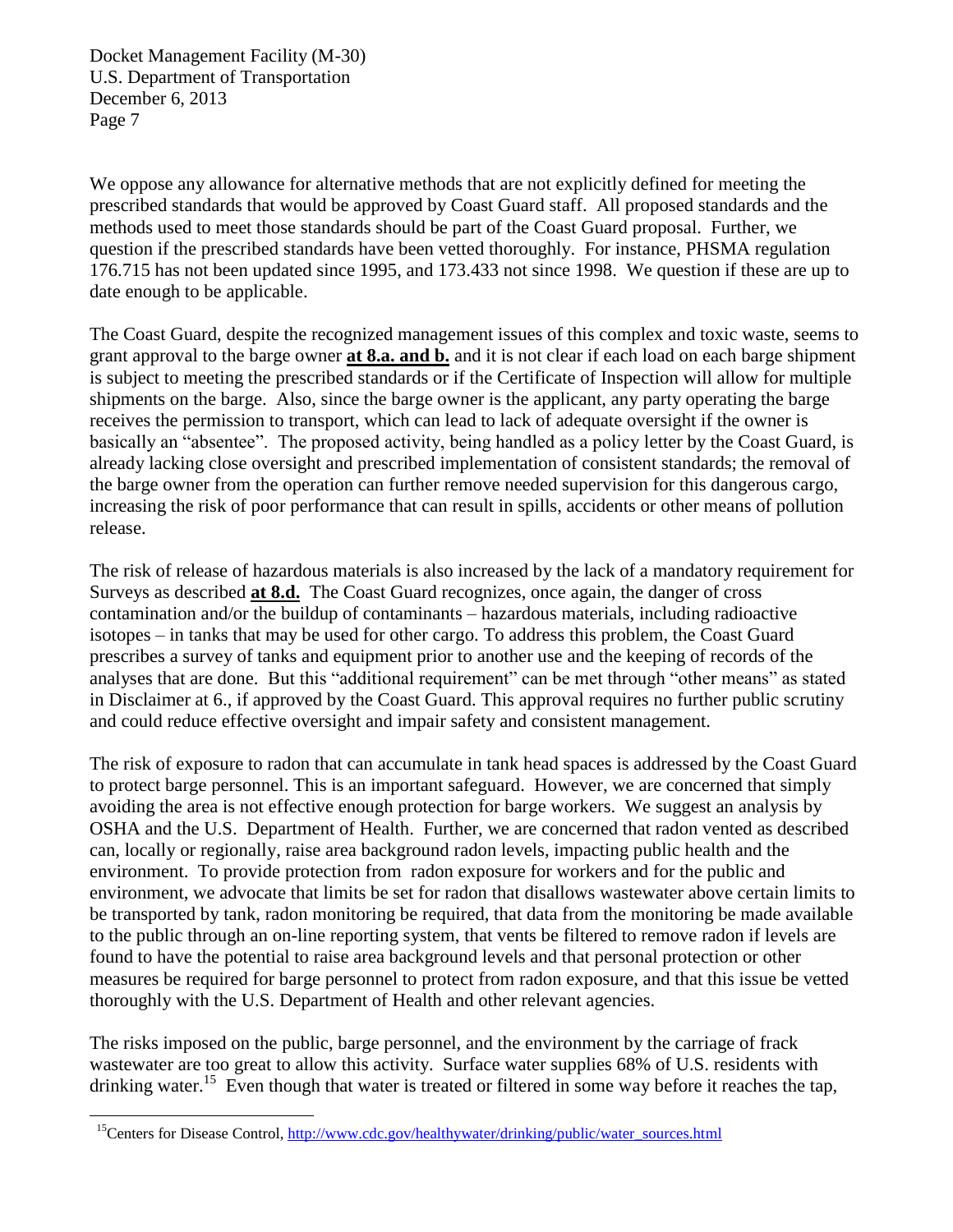the Centers for Disease Control state that the cost of treatment and the risks to public health can be reduced by protecting source water from contamination.<sup>16</sup>

Truck transport is often compared to barge transport. But we point out that trucks will still need to be used to transport the wastewater to the barge locations so truck traffic is not eliminated. Also, if there is an accident where the contents of a truck is spilled, the scope of the release is defined by the size of the truck—typically 5000 or 6000 gallons. An accident with a barge has the potential to be much greater, expanding the risk of pollution.

These barges are expected to carry 10,000 barrels of wastewater; at 42 gallons to a barrel, a full barge could release 420,000 gallons of wastewater. Just 80,000 gallons of oil that was spilled from a barge on the Mississippi River in February of this year fouled 16 miles of river, backed up barge traffic for about a week and halted 1000 barges before river traffic was able to resume, costing serious economic losses and environmental harm.

Frack wastewater spilled directly into a waterway has an instantaneous impact that is very difficult to contain. While there are methods (which may or may not be effective) to attempt to address or mitigate oil spills (i.e. booms, sponges, skimming) the behavior of frack wastewater when released into a flowing body of water is not understood and methods of containment have not been developed. The wastewater is likely to instantly mix with the surface water to some degree and some constituents may sink to the bottom, immediately contaminating the water and posing a serious emergency for all area or downstream drinking water intakes. According to emergency management protocols, drinking water intakes downstream would usually be shut down until water quality tests proved the river water safe. This kind of catastrophe is more likely than not to occur with increased barge traffic from the carriage of wastewater, especially on rivers with limited shipping channels or already heavy traffic.

High salts in the wastewater can cause pipe corrosion and other operational problems for industrial intakes, whether from a spill or accident or from an increase in contaminants over time. A high TDS condition - caused partly by gas drilling wastewater discharges - in Pennsylvania's Monongahela River led to a bottled water advisory for 325,000 people, including the city of Pittsburgh, three times in 2008-2009 and caused power plant and manufacturing plants to shut down due to equipment damage. Salty water from a combination of coal mining pollution and gas waste released over many months caused everything with gills to die in a 40 mile stretch of Dunkard Creek on the border of Pennsylvania and West Virginia in 2009, one of the worst ecological disasters in Pennsylvania history. A spill of untreated frack wastewater into our fresh water rivers could be catastrophic for fish and fishlife and the cumulative impacts of small spills over time on these fresh waterways can substantially degrade water quality and the viability of aquatic habitats.

Except for the venting of radon, the proposed policy letter does not address air emissions from frack wastewater. It is known that certain pollutants contained in frack wastewater, such as volatile organic compounds and methanol, evaporate to the air. Air pollution directly impacts human health in an airshed and the pollutants deposit on water and land, spreading the pollution further. Whether a onetime release or a routine off gassing of pollutants, air emission from the barges should be assessed and

<sup>16</sup> Ibid.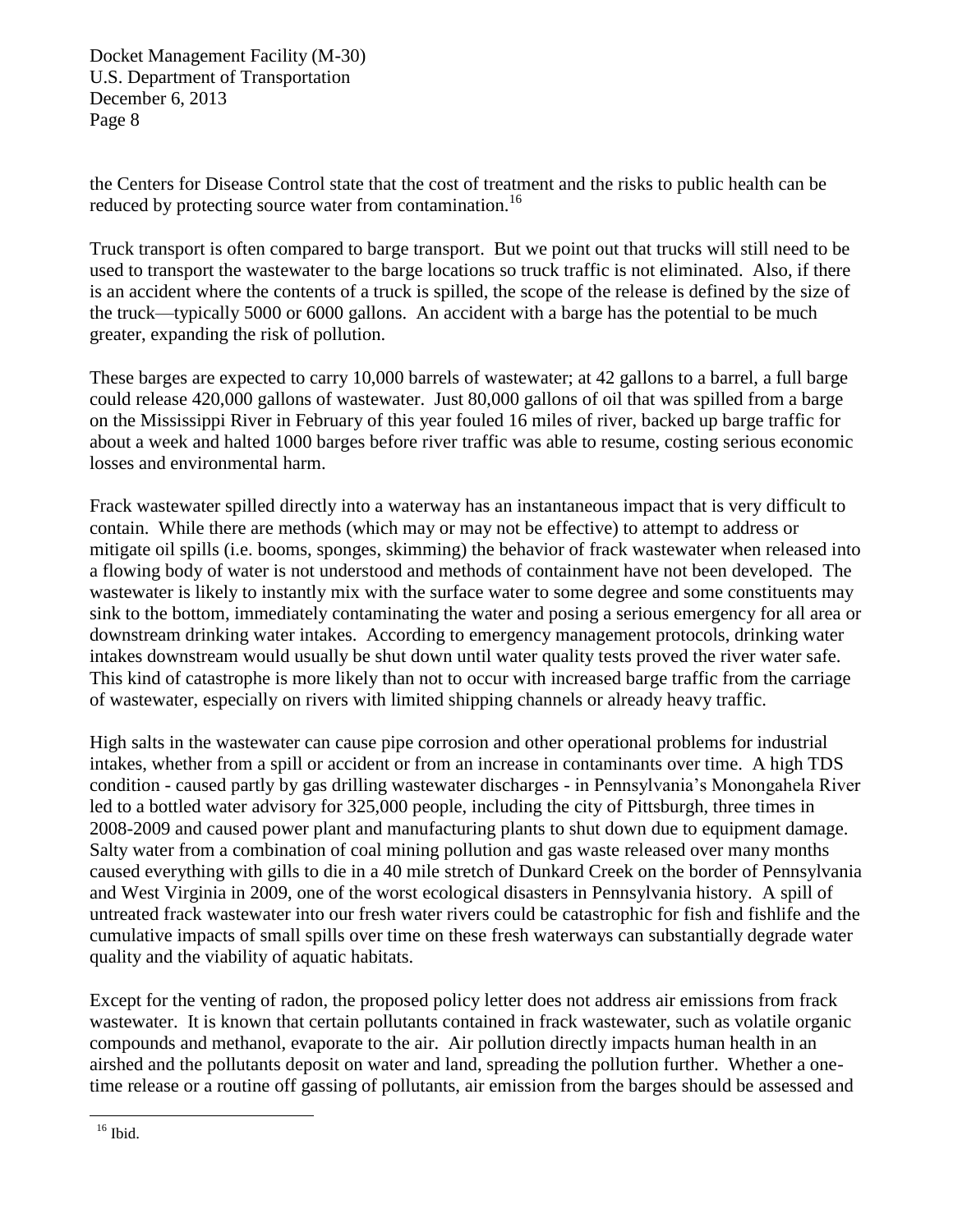monitored in order to avoid air pollution. This is essential to avoid the risk of negative human health effects and environmental pollution from air emissions.

### Prevention of Pollution

Considering the preponderance of evidence and data on the constituents and volume of shale gas extraction wastewater, it defies common sense to allow frack wastewater to be carried on our rivers.

U.S. E.P.A. advises that the best way to protect drinking water sources is to prevent pollution by reducing the ways water can become contaminated.<sup>17</sup> Our navigable waterways are vulnerable to many sources of pollution. Indeed, many dangerous activities occur every day on our rivers. However, this is no reason to allow more of them. In fact, the many chemicals we are exposed to through activities in our environment argues for a cumulative impact analysis that considers the risk of negative health effects of exposure to multiple chemicals. The National Academies Emerging Science for Environmental Health Decisions Committee reports that scientists are calling for conducting a cumulative risk assessment for environmental mixtures that can consider the combined effects on human health as a more accurate way to assess potential health effects.<sup>18</sup>

Certain activities have been permitted by government agencies even if there is the potential for pollution. However, the analysis that an agency applies to assess the risks and dangers that come with an activity require rigorous analysis and scientific review. **At 9.** the Coast Guard's internal nonpublic review concludes that USCG Categorical Exclusion #33 applies and the activities are "categorically excluded" because there is no significant cumulative impacts on the human environment, no substantial controversy or substantial change to existing environmental conditions and no inconsistencies with any other laws.

We do not agree based on the information we have provided in this letter about the substantial public health and environmental impacts that accompany the proposed transport of frack wastewater on our rivers, about what is not addressed or known about this activity, and because the public has shown tremendous interest in this proposal since it was first proposed on the Ohio River and since that time through public comments submitted during this comment period. Also, this letter is being filed by a broad and geographically varied list of organizations that collectively represent millions of Americans who consider this proposal to be highly controversial and oppose its approval.

### Formal Rulemaking and Environmental Impact Study Required

If the Coast Guard proceeds with this proposal, it must be through a full rulemaking with an environmental impact study that comprehensively assesses the impacts of the activity. Alternatives need to be fully considered and upstream (gas drilling, fracking, waste generation, etc.), midstream (truck traffic and/or pipelines from the well site to the barge location, uploading and off-loading of wastewater, temporary storage of wastewater, terminal development or construction changes to accommodate bulk transfers and carriage needs, etc.), and downstream (wastewater injection into disposal wells, processing at treatment facilities, etc.) and all water and air impacts as well as

<sup>&</sup>lt;sup>17</sup> [http://www.epa.gov/safewater/sourcewater/pubs/guide\\_swppocket\\_2002.pdf](http://www.epa.gov/safewater/sourcewater/pubs/guide_swppocket_2002.pdf)

<sup>18</sup> <http://nas-sites.org/emergingscience/files/2011/05/mixtures-newsletter-9.17-posting.pdf>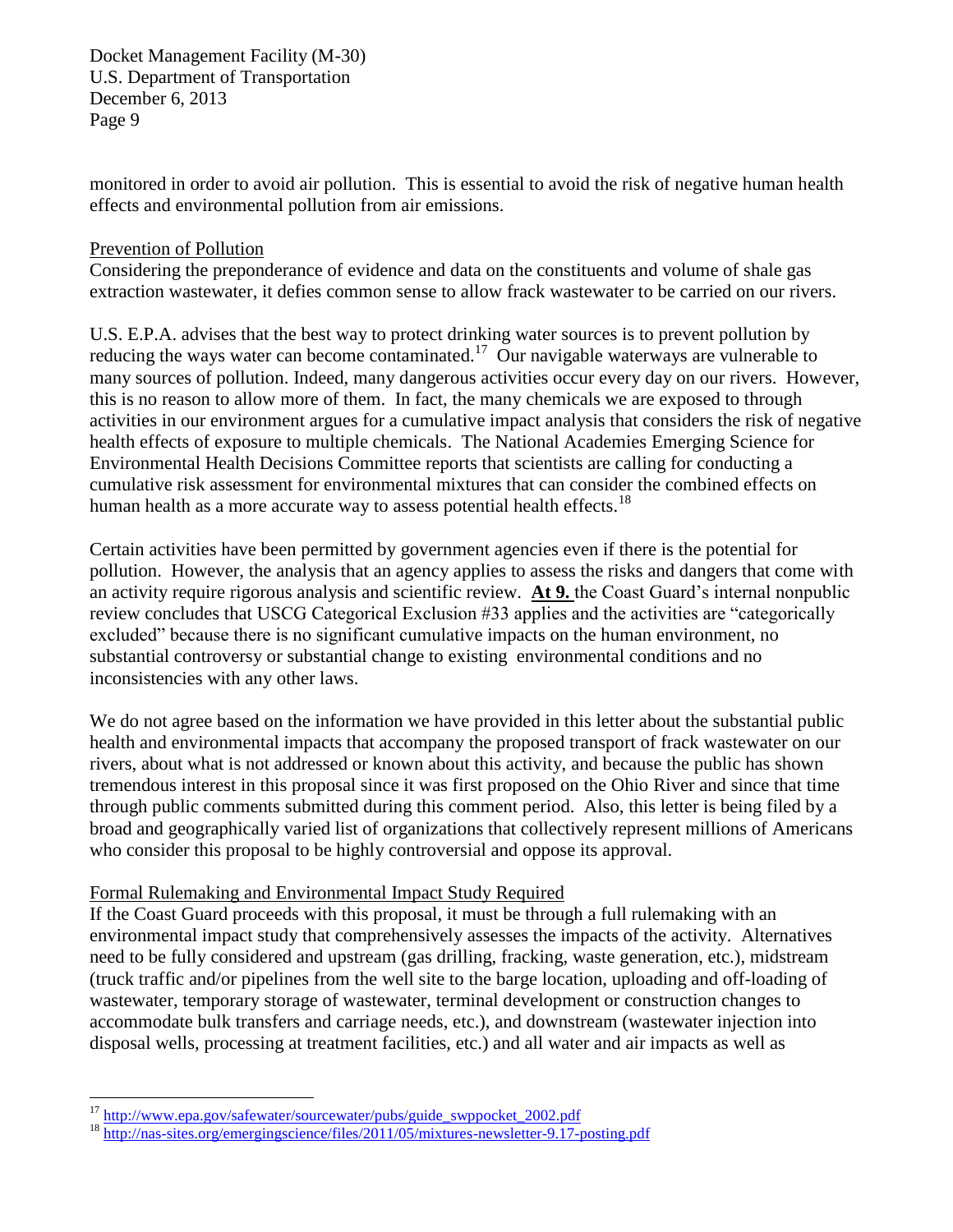secondary effects such as noise, lights, traffic, and other impacts, all need to be evaluated fully for this activity.

Precautions such as stormwater runoff avoidance and spill prevention controls for midstream activities, double hulled tanks, secondary containment, effective emergency management procedures, air and water monitoring and public reporting of information and other safety measures should be considered as part of a comprehensive environmental review. By assessing all impacts comprehensively, a realistic picture can be developed of the effects of the decisions to be made and various options considered. The National Environmental Policy Act provides a process to do this – the environmental impact study. This is the method the Coast Guard should use if they pursue this proposal.

### Our Rivers

Our rivers provide drinking water for millions of Americans, the quality of these waters support important economic activities and contain and sustain irreplaceable assets, including natural ecosystems, fish and aquatic life and diverse flora and fauna. As a nation, we are investing billions of dollars and community effort in "reconnecting" cities and towns with our rivers. The social, economic, cultural and quality of life benefits being reaped from riverfront access, trails and natural parks along our rivers has led to revitalization of many areas that were previously in decline. We do not want to expose these communities to the pollution that would accompany the transport by barge of frack wastewater, devalue the investments we have made or risk the health of our communities who live and work there.

The natural values of our rivers are of benefit to us all since a healthy river means a healthy economy and the values that support important activities such as commerce, tourism, fishing, and recreation. High quality drinking water and clean air require protection of the river that is at the center of our watersheds. We cannot compromise those values with this proposed activity.

We request that the Coast Guard not approve the proposed "policy letter" and that the comment period be extended to 120 days to allow a more robust public participation process that will allow the public to give meaningful input into the decision making of the agency.

Sincerely,

Maya van Rossum the Delaware Riverkeeper Tracy Carluccio, Deputy Director Delaware Riverkeeper Network (NJ, NY, PA, DE)

Lynn Marsh President Advocates for Cherry Valley (NY)

Harry Levine President Advocates for Springfield (NY)

Jolie DeFeis Founder Air Soil Water (PA)

Ryan Talbott Executive Director Allegheny Defense Project (PA)

Tim Dillingham Executive Director American Littoral Society (Nat'l)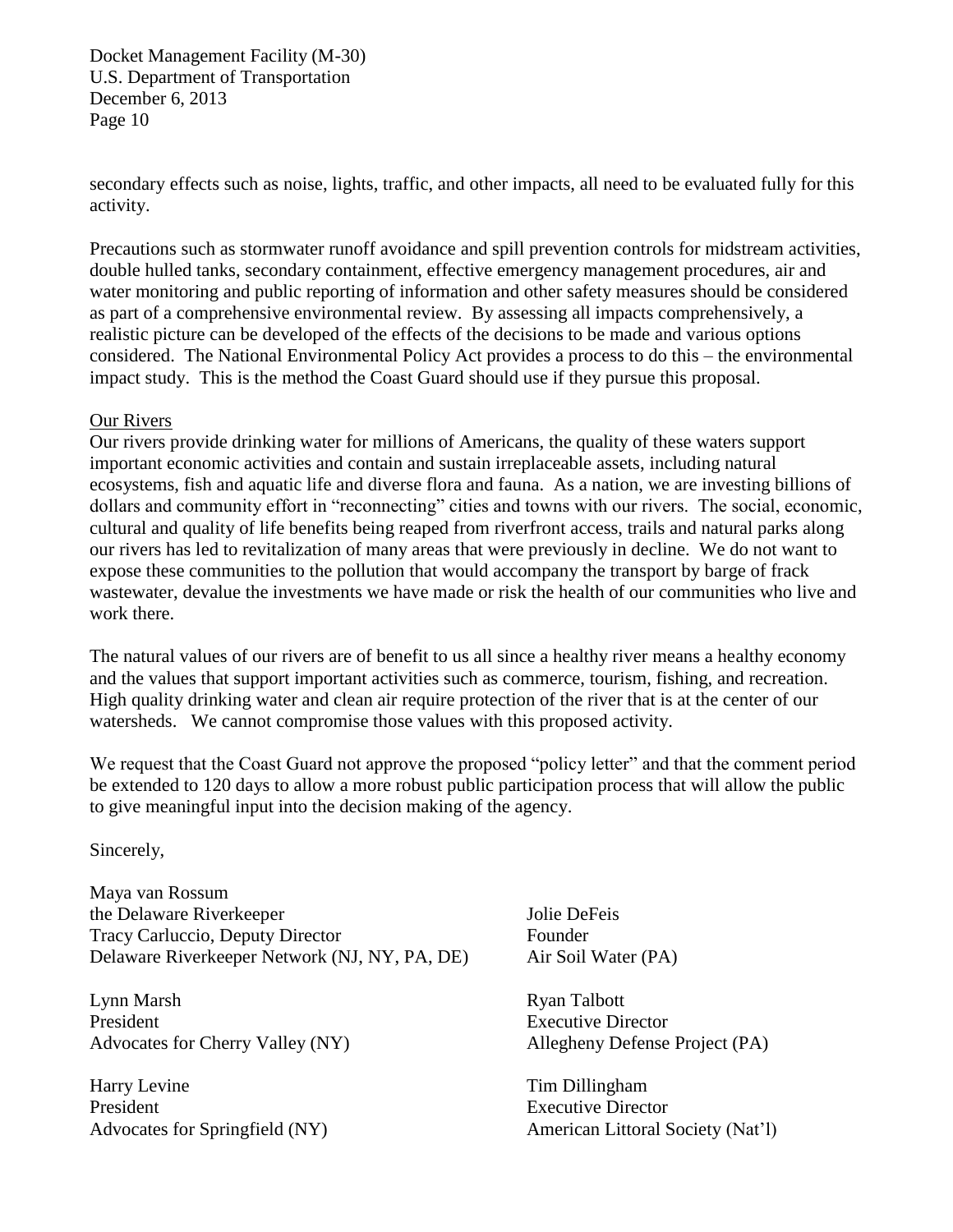David Moryc Senior Director of River Protection American Rivers

Dan Tonsmeire Apalachicola RiverKeeper (FL)

Kathy Phillips Executive Director Assateague Coastal Trust/Assateague COASTKEEPER (DE, MD, VA)

Sandy Batty Association of NJ Environmental Commissions (NJ)

Heather Cantino Steering Committee Member Athens County Fracking Action Network (OH)

David Flores Baltimore Harbor Waterkeeper (MD)

Scott Noren Ban Fracking Federally at Change.org (NY)

Karen Feridun Founder Berks Gas Truth (PA)

Larry Bennett PR and Creative Services Manager Brewery Ommegang / Duvel USA (NY)

Myra Crawford Executive Director & Riverkeeper Cahaba Riverkeeper (AL)

Jill Weiner Catskill Citizens for Safe Energy (NY)

Wes Gillingham Program Director Catskill Mountainkeeper (NY) Christine Borello President CCLT/Uniontown IEL Superfund Site Ohio (OH)

Hollin Kretzmann Staff Attorney Center for Biological Diversity (Nat'l)

Patrick Grenter Executive Director Center for Coalfield Justice PA

Robert Nied Board of Directors Center for Sustainable Rural Communities (NY)

Ted Glick National Campaign Coordinator Chesapeake Climate Action Network (MD)

Eric Robison President Citizen Shale (MD)

Jennifer Quinn Central PA Outreach Coordinator Citizens for Pennsylvania's Future (PennFuture) (PA)

Joe Levine **Director** Citizens for Water (NY)

Georgina Shanley Founding Member Citizens United for Renewable Energy (CURE)

Cindy Zipf Executive Director Clean Ocean Action (NJ/NY)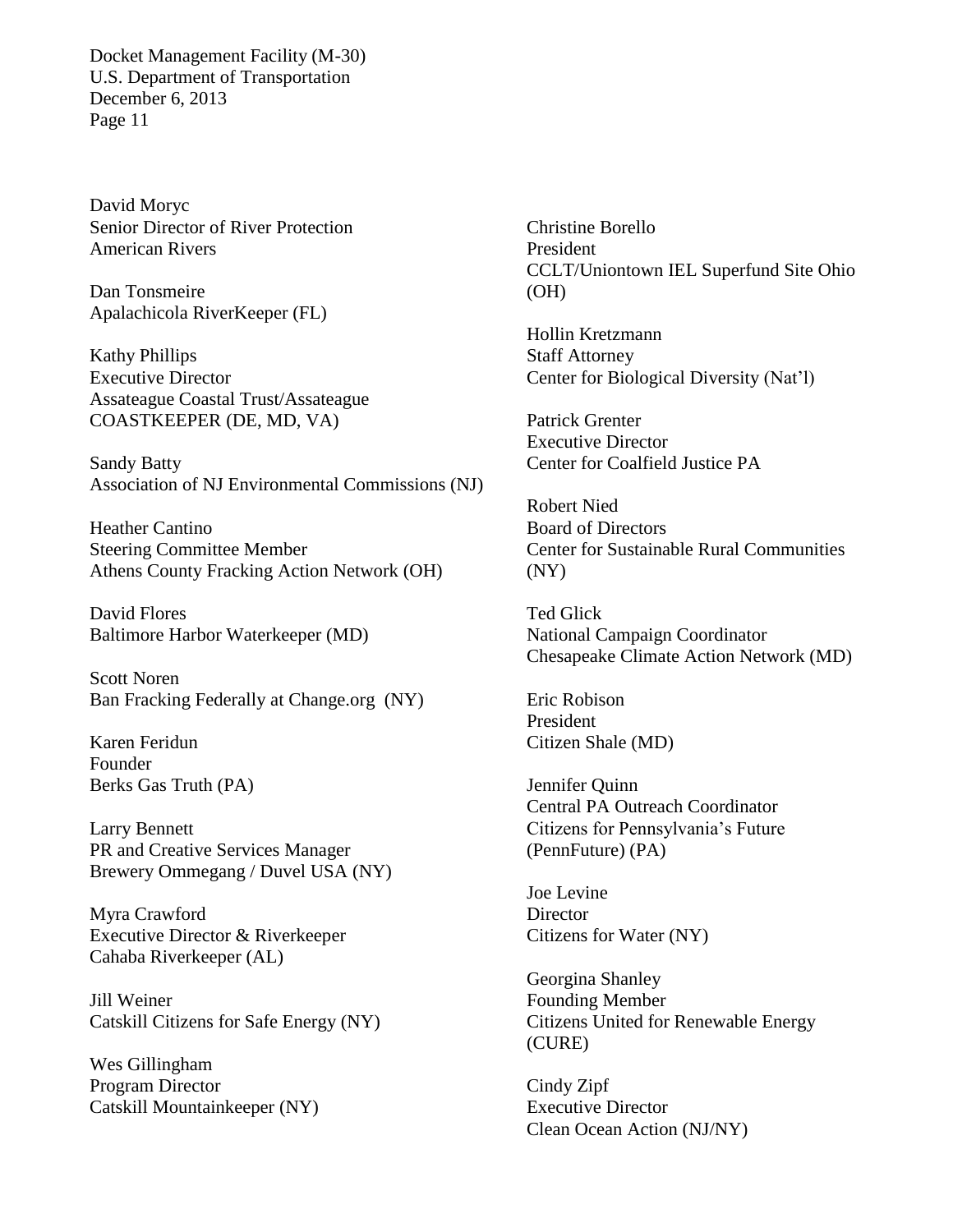Andrew Grinberg California Gas and Oil Program Coordinator Clean Water Action (CA)

Gary Wockner Colorado Program Director Clean Water Action (CO)

Lynn Thorp National Campaigns Director Clean Water Action (Nat'l)

Steve Hvozdovich Marcellus Shale Coordinator Clean Water Action (PA)

David Foster Texas Director Clean Water Action (TX)

Harriet Shugarman Executive Director ClimateMama (NJ)

Edie Kantrowitz Co-Coordinator Coalition Against the Rockaway Pipeline (CARP) (NY)

Irene Etkin Goldman Chair Coalition for Peace Action

Arthur H. Kopelman, Ph.D. President Coastal Research and Education Society of Long Island (NY)

Kenneth Joseph Weir Communities United for Rights and Environment - C.U.R.E.

Suzannah Glidden Board Director, Treasurer Community Watersheds Clean Water Coalition, Inc. (NY)

Jeremy Samuelson Executive Director Concerned Citizens of Montauk (NY)

B. Arrindell **Director** Damascus Citizens for Sustainability (PA)

Marie McRae Spokesperson Dryden Resource Awareness Coalition (NY)

Lauren Pagel Policy Director Earthworks (Nat'l)

Ken Gale Producer Eco-Logic, WBAI-FM

Robert Spiegel Executive Director Edison Wetlands Association (NJ)

Colleen Boland Co-Founder Elmirans & Friend Against Fracking (EFAF) (NY)

John Rumpler Senior Attorney Environment America (Nat'l)

Joanna Diamond **Director** Environment Maryland (MD)

Doug O'Malley **Director**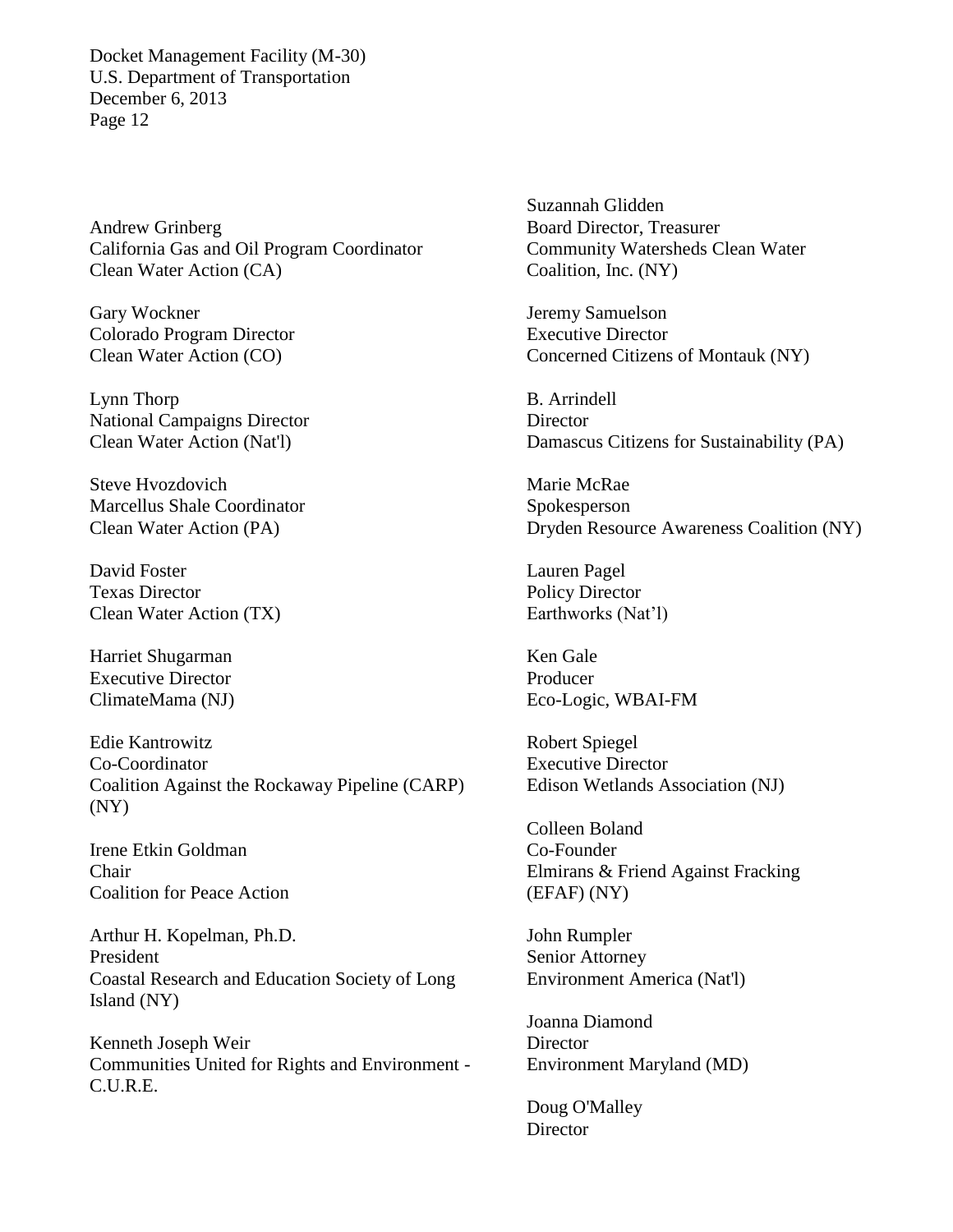Environment New Jersey (NJ)

Heather Leibowitz **Director** Environment New York (NY)

Gordon R. Hensley San Luis Obispo Coastkeeper EPI - Environment in the Public Interest (CA)

Jason Klein President Federated Conservationists of Westchester County (NY)

Wenonah Hauter Executive Director Food & Water Watch (Nat'l)

Sue Rosenberg Co-founder Frack Free Catskills (NY)

Teresa Winchester Media Liaison Friends of Butternuts (Otsego County NY)

Yvonne Taylor Co-Founder Gas Free Seneca

Josh Fox **Director** GASLAND Parts I and II

Sister Miriam MacGillis Genesis Farm

Ellen McCormick Co-Founder GMOFreeCT

Earl L. Hatley Grand Riverkeeper - Oklahoma

Patti Wood Founder and Executive Director Grassroots Environmental Education

Fred Akers Administrator Great Egg Harbor Watershed Association (NY)

Jay Sweeney Chair Green Party of Pennsylvania

David Krantz President and Chairperson Green Zionist Alliance: The Grassroots Campaign for a Sustainable Israel

Phil Radford Executive Director Greenpeace USA

Elizabeth Snyder Member Groton Resource Awareness Coalition (NY)

Theaux M. Le Gardeur Riverkeeper Gunpowder RIVERKEEPER (MD)

Paul A. Rubin President HydroQuest (NY)

Ken Dufalla President of Greene County Chapter Izaak Walton League Harry Enstrom Chapter of Greene County, PA

Ken Gayman President of Washington Chapter Izaak Walton League Shawnee Chapter of Washington County, PA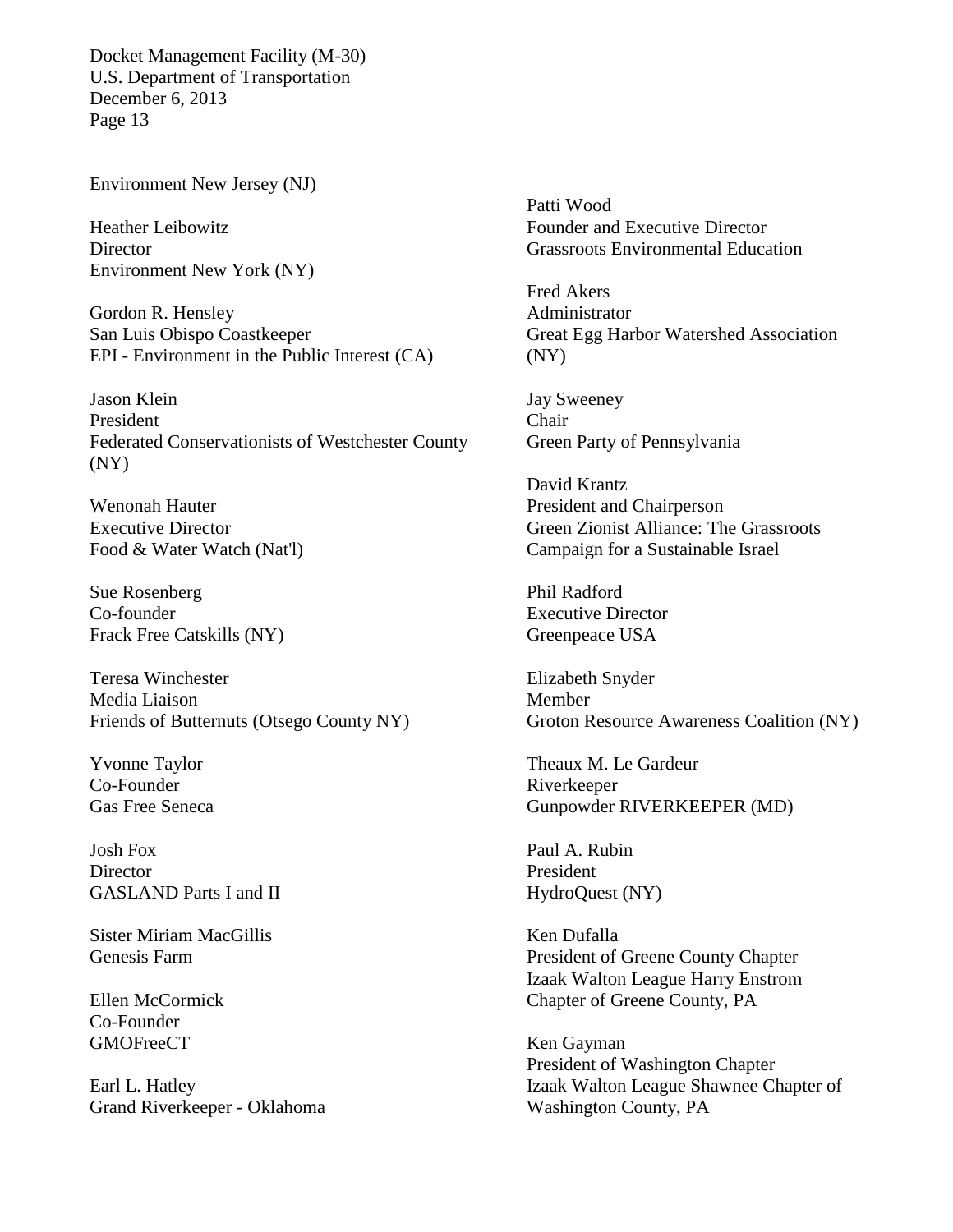Charlotte King President League of Women Voters of Delaware

Toni Zimmer President League of Women Voters of New Jersey

Sally Robinson President League of Women Voters of New York State

Nancy G. Brown President League of Women Voters of Ohio

Susan Carty President League of Women Voters Pennsylvania

Julie Ann Edgar Organizer Lehigh Valley Gas Truth

Miriam Barrows Chairman Madison County Coalition Against Hydraulic Drilling for Gas and Oil (OH)

Diane Sipe **Director** Marcellus Outreach Butler (PA)

Briget Shields Coordinating Committee and Outreach Member Marcellus Protest (PA)

Otto Butz Milford Doers (NY)

Cheryl Nenn Riverkeeper Milwaukee Riverkeeper (WI) Angela Monti Fox Founder Mothers Project

Beverly Braverman Executive Director Mountain Watershed Association

Kate Sinding Senior Attorney Natural Resources Defense Council (Nat'l)

Melinda Hughes-Wert President Nature Abounds (Nat'l)

Vanessa Pesec President NEOGAP, Network for Oil and Gas Accountability and Protection (OH)

Lauren Wargo Lower Neuse Riverkeeper Neuse Riverkeeper Foundation (NC)

Jeff Tittel Director New Jersey Chapter of the Sierra Club

Dave Pringle Campaign Director New Jersey Environmental Federation

Michael L. Pisauro, Jr. Legislative Affairs Director New Jersey Environmental Lobby

Donna Stein President New York City Friends of Clearwater

Julia Somers Executive Director NJ Highlands Coalition (NJ)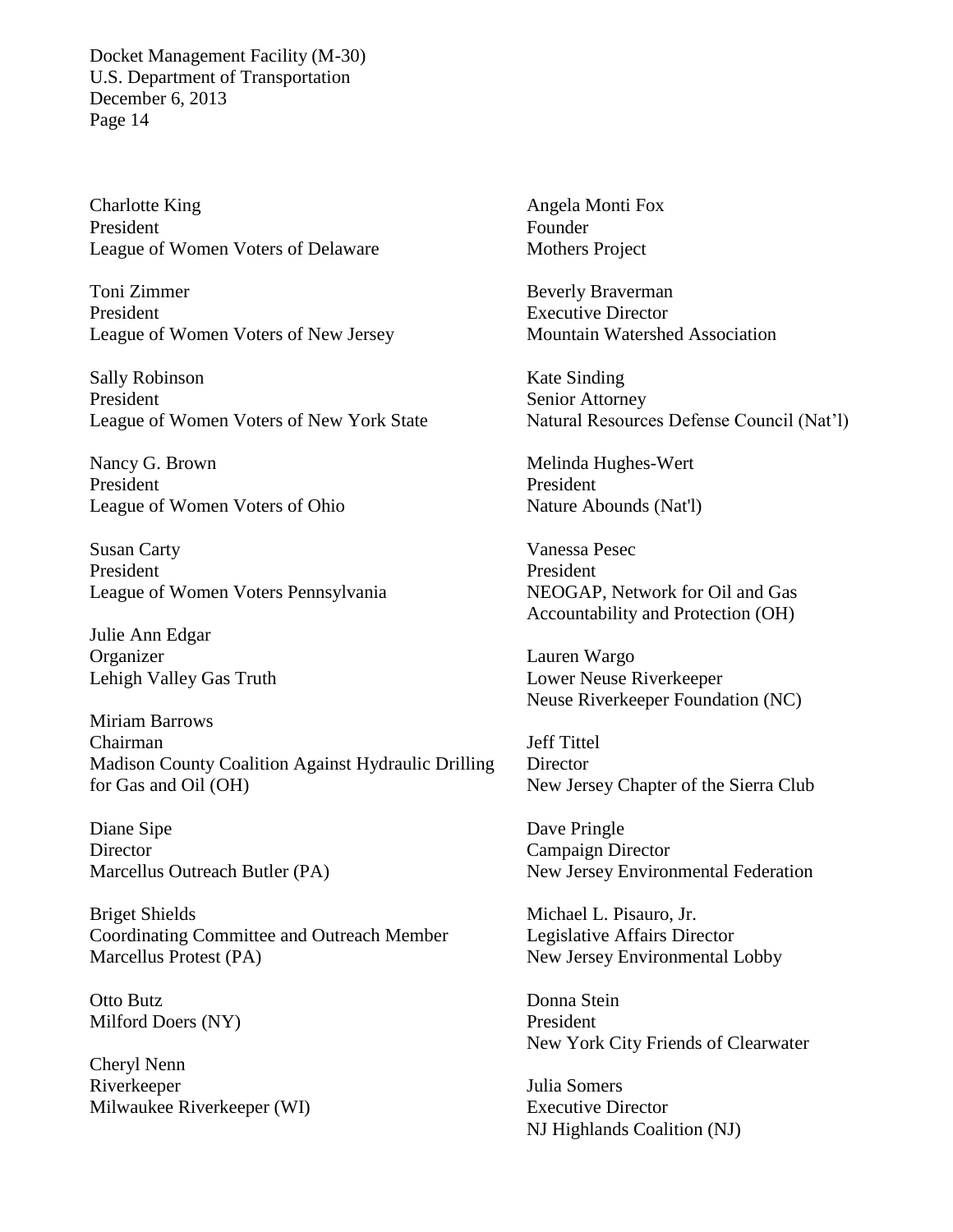Diane Wexler Co-founder Northjersey Pipeline Walkers (NJ)

Debbie Mans NY/NJ Baykeeper

Buck Moorhead **Director** NYH20 (NY)

Owen Crowley Occupy the Pipeline

Nathan G. Johnson Attorney Ohio Environmental Council

Rich Cogen Executive Director Ohio River Foundation

Nicole A. Dillingham President Otsego 2000, Inc.

Harrison Marks Executive Director Pamlico – Tar River Foundation (NC)

J. Stephen Cleghorn, Ph.D. **Owner** Paradise Gardens and Farm

Jim Black Executive Director Partnership for Sustainability in Delaware

Rosemary Dreger Carey Founder & Chair Pascack Sustainability Group

Fred Tutman Riverkeeper & CEO Patuxent Riverkeeper (MD)

Jenny Lisak Co-Director Pennsylvania Alliance for Clean Water and Air

Donald Robertson State President Pennsylvanian State Division of Izaak Walton League of America (PA)

Kari Matsko **Director** People's Oil & Gas Collaborative - Ohio

Lynda K. Farrell Executive Director Pipeline Safety Coalition

Matthew Logan President & Potomac Riverkeeper Potomac Riverkeeper, Inc. (D.C.)

Iris Marie Bloom Executive Director Protecting Our Waters (PA)

Polli Schildge Moderator Quench NJ (Questioning Unsafe Environmental Choices) (NJ)

William S. Kibler Director of Policy and Science Raritan Headwaters Association (NJ) Bill Schultz Raritan RIVERKEEPER

Otto Butz Residents of Crumhorn (NY)

Kate Hudson Watershed Program Director Riverkeeper, Inc.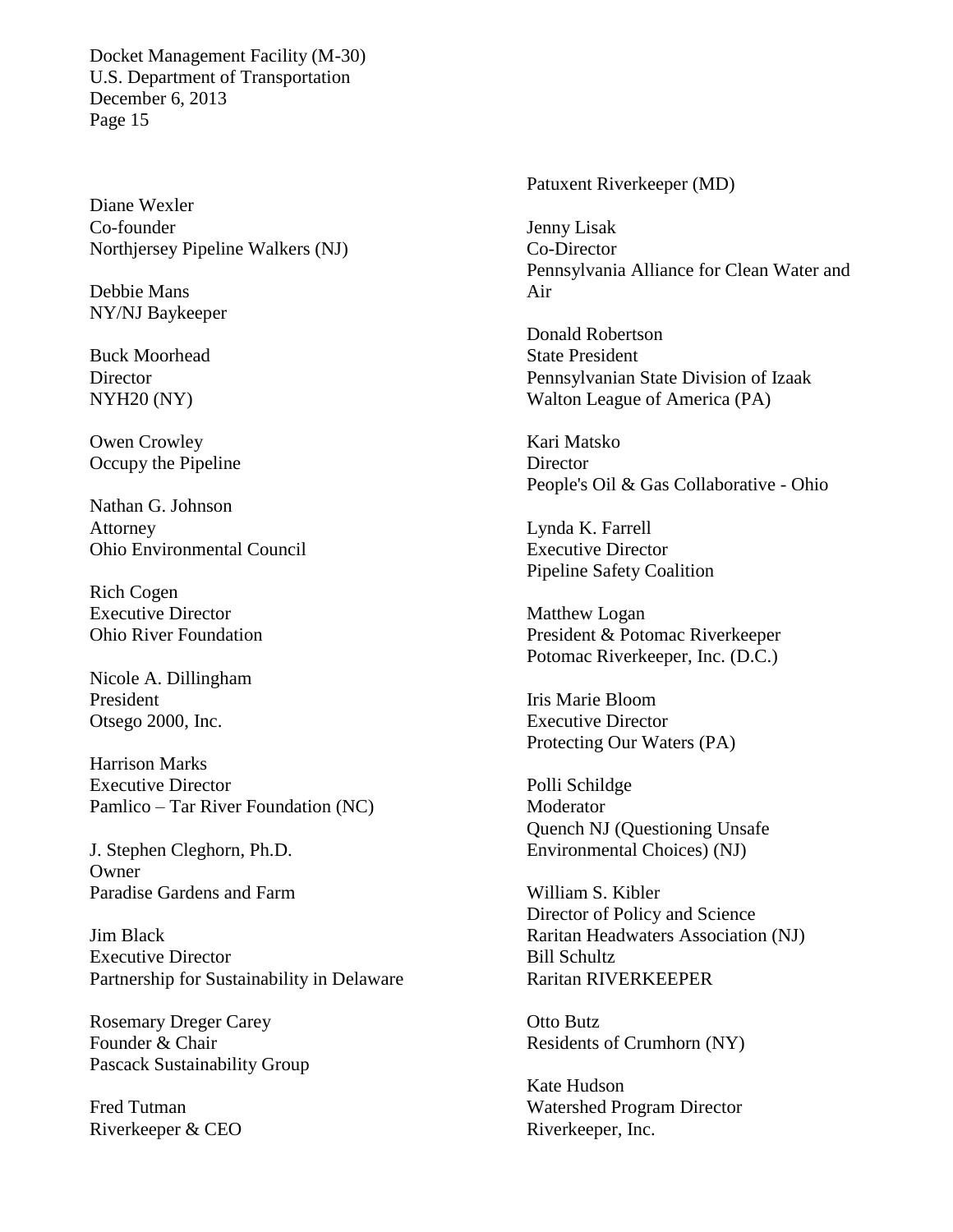Margaret Miner Executive Director Rivers Alliance of Connecticut

Bill Podulka Chair ROUSE (Residents Opposing Unsafe Shale-Gas Extraction)

Clare Donohue Founding Member Sane Energy Project (NY)

Capt. Emmett Duke Riverkeeper Sassafras River Association (MD)

Lee Willbanks Executive Director, Upper St. Lawrence Riverkeeper Save The River (NY/Toronto)

Fred Kelly President Severn Riverkeeper

Wendy Lynne Lee Executive Committee Shale Justice Coalition (PA)

Jeff Kelble Shenandoah Riverkeeper (VA)

Deb Nardone Director, Beyond Natural Gas Campaign Sierra Club (Nat'l)

Martin Mador Legislative Chair Sierra Club - Connecticut Chapter

Sarah Scholl Co-Founder South Hills Activists Against Dangerous Drilling (PA)

Michael Helfrich Lower Susquehanna Riverkeeper Stewards of the Lower Susquehanna, Inc. (PA)

Mark Pezzati STP Steering Committee member STP - Stop the [Constitution] Pipeline (NY)

John Weber Mid-Atlantic Regional Manager Surfrider Foundation (Nat'l)

Jerome Wagner Acting Chairperson The Franciscan Response to Fracking (North Jersey Chapter) (NJ)

Jerry Silbert, M.D. Executive Director The Watershed Partnership, Inc. (CT)

Wanda Guthrie Chair, Environmental Justice Committee Thomas Merton Center

Daniele Gerard First Vice President Three Parks Independent Democrats

Ling Tsou Board Member United for Action (NY)

Guy Alsentzer Executive Director & Waterkeeper Upper Missouri Waterkeeper, Inc.

Larraine McNulty President Upper Unadilla Valley Association